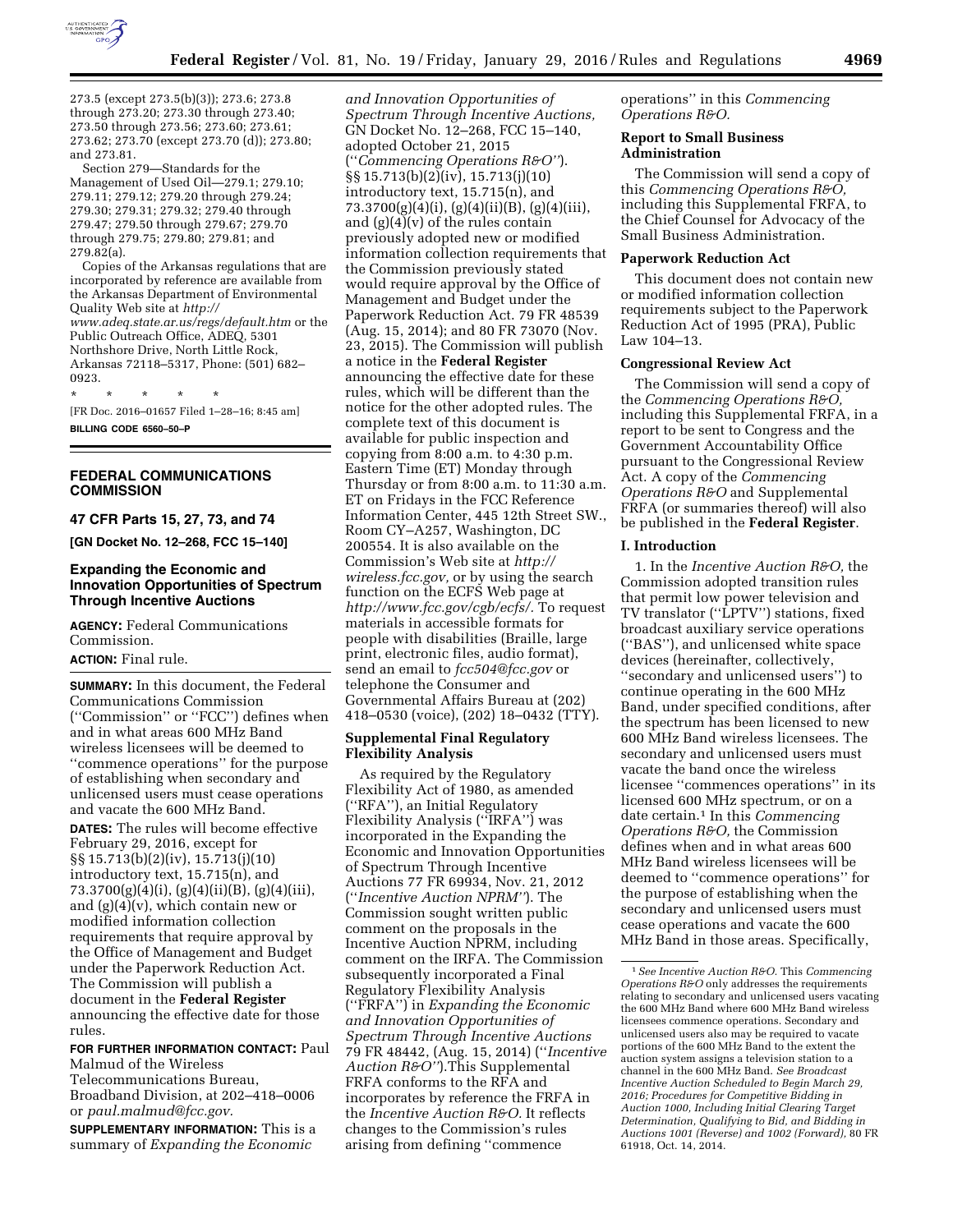as discussed below, the *Commencing Operations R&O* establishes that a 600 MHz Band wireless licensee commences operations when it conducts site commissioning tests. The *Commencing Operations R&O* also creates a limited exception to this rule to permit 600 MHz Band wireless licensees to conduct first field application testing in advance of site commissioning tests under certain circumstances.

#### **II. Discussion**

2. Based on our review of the record and as explained below in greater detail, the Commission determines that a 600 MHz Band wireless licensee ''commences operations'' when it conducts site commissioning tests. In this context, the term is defined to include site activation and commissioning tests using permanent base station equipment, antennas and/or tower locations as part of its site and system optimization in the area of its planned commercial service infrastructure deployment. It is at this juncture that a wireless licensee moves from construction to testing its system, and needs unfettered access to its licensed spectrum to optimize its network in advance of launching commercial service to customers. In addition, the *Commencing Operations R&O* adopts the proposal that a licensee's notification of commencement will cover the area served by its commercial service infrastructure deployment. It also creates a limited exception to these rules to permit 600 MHz Band wireless licensees to conduct first field application testing in advance of site commissioning testing, under certain circumstances. The Commission's decision balances the policy goal of providing an orderly transition process for secondary and unlicensed users in the band with that of providing 600 MHz Band wireless licensees with exclusive access to their spectrum as soon as they are ready to deploy wireless service in the band.

# *A. Defining the Timing of Commencing Operations*

3. Many months of preparatory work go into planning and deploying a wireless broadband system. As noted by wireless industry commenters, they must engage in extensive construction and testing of equipment and service before licensees can launch commercial service in a particular market. When a wireless licensee establishes permanent base stations, with permanent antennas, and/or tower locations, the licensee will need access to its licensed spectrum to perform site activation and

commissioning tests to ensure that the base station performs as expected. The licensee must analyze multiple factors, including but not limited to signal generation, power measurement, frequency error, unwanted emissions, occupied bandwidth, adjacent-channel leakage, and spurious emissions as part of this testing. In sum, the start of the site commissioning testing phase requires the use of licensed frequencies for committed sites in anticipation of bringing up a wireless broadband system in an area. Therefore, a 600 MHz Band wireless licensee ''commences operations'' when it begins its site commissioning tests.

4. As many commenters point out, choosing site commissioning testing as the benchmark for defining commencement of operations provides a relevant and sustainable sign that 600 MHz Band wireless licensees are committed to deploying service in a particular area and will begin providing commercial service in the immediate term. Furthermore, it will minimize, to the extent possible, the time between cessation of secondary and unlicensed use and initiation of commercial wireless service. This takes the interests of secondary and unlicensed users into account but still provides uncompromised access to the 600 MHz Band by wireless licensees when they need it. Accordingly, the proposed definition of ''commencing operations'' appropriately balances the competing interests that must be considered in transitioning the 600 MHz Band to wireless use.

5. The Commission declines to adopt AT&T, CTIA, and the Competitive Carriers Association's (''CCA'') proposal to define commencement of operations in the 600 MHz Band to include the early stages of pre-deployment. These commenters propose that secondary and unlicensed users should clear the 600 MHz Band as early as the initial transmission of a radio frequency (''RF'') signal by a wireless licensee under its 600 MHz Band license. In support, CTIA and CCA argue that early predeployment testing of equipment and services would be best run in actual operating conditions (*i.e.,* without the presence of secondary users) on the wireless carrier's licensed frequencies. CTIA also opines that if licensees must commit to permanent base station equipment and permanent antenna locations as a prerequisite to commencing operations, carriers will be required to make critical investments before they are able to ascertain their needs. CTIA argues that the unique deployment challenges (such as the presence of broadcast television stations

in some areas) for wireless licensees in the 600 MHz Band also justify removal of secondary and unlicensed signals from a licensed area as quickly as possible.

6. Permitting wireless carriers to displace incumbent secondary and unlicensed users at the first RF transmission or in the earliest stages of pre-deployment would be inconsistent with the balancing of interests that was established as part of the transition plan for the 600 MHz Band. The Commission agrees that 600 MHz Band wireless licensees require actual fully modulated waveforms at full operational power, on their specific licensed frequencies, when they are ready to test specific functionality (such as handover and out of band emissions), adjust site coverage, and minimize interference between sites. This requirement is the basis for our definition of commence operations. Other tests that occur earlier in the deployment process, however, such as drive testing for site evaluation and propagation model calibration, typically do not require use of the licensee's specific licensed frequencies to produce accurate results. For example, if an LPTV station is located within an anticipated coverage area, a 600 MHz Band wireless licensee can perform these early pre-deployment tests on adjacent or nearby channels, or possibly using narrowband signals on the channel edge, without receiving interference.

7. The Commission also declines to adopt the proposals of the Wireless Internet Service Providers Association (''WISPA'') and Sennheiser Electric Corp. (''Sennheiser'') that commencement of operations should be tied to the actual start of commercial service to the public. According to WISPA, service to the public undergirds any justification for exclusivity and freedom from interference. Defining commencement of operations to mean actual launch of commercial service by the 600 MHz Band wireless licensee, however, would ignore the scope and nature of testing necessary to bring a complex network of sites into synchronized operation to provide seamless communications that meet users' commercial service quality expectations. As discussed above, once a 600 MHz Band wireless licensee has begun construction of permanent base stations in an area, the licensee needs access to its particular licensed frequencies to accurately assess the performance of these base stations and associated user equipment in an environment free from interference. As CCA describes, providers must conduct multiple facility tests before starting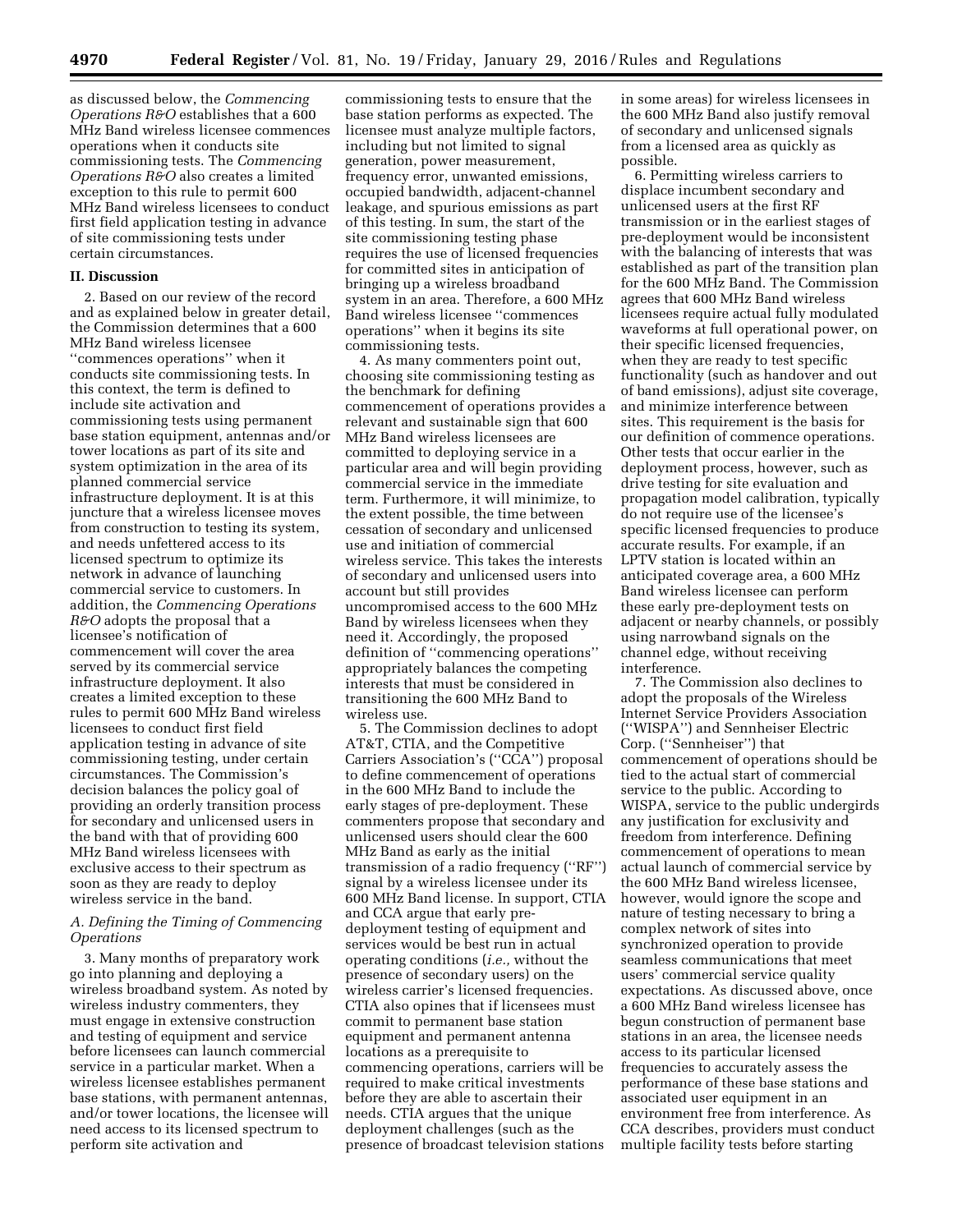operations, which must be repeated to ensure error- and interference free deployment. These tests are necessary for the licensee to resolve all technical issues prior to the licensed spectrum being used for commercial service. Given that such testing is essential to the provision of commercial quality service, tying commencement of operations to actual launch of commercial service, as suggested by WISPA and Sennheiser, would undermine the needs of the 600 MHz Band licensees and could potentially hinder delivery of service to the public.

8. AT&T and CTIA also argue that the Spectrum Act precludes allowing secondary and unlicensed users to operate in the licensed 600 MHz Band after the spectrum is reallocated for wireless services. The Commission is not persuaded by these arguments. As explained in the *Incentive Auction R&O,*  the Spectrum Act reinforces the Commission's established spectrum management authority, under which it was decided to allow secondary and unlicensed use of the 600 MHz Band by LPTV stations, BAS, and white space devices on a non-interfering basis for set periods of time, ending with the postauction transition period or when 600 MHz Band wireless licensees provide the requisite notice that they intend to commence operations in areas of their geographic licenses where there is a likelihood of receiving harmful interference. Our decision here merely finalizes the process for determining when secondary and unlicensed users need to vacate the 600 MHz Band in areas where a 600 MHz Band wireless licensee needs the spectrum. Nothing in the transition framework that was adopted in the *Incentive Auction R&O,*  or the decisions reached in this *Commencing Operations R&O* is inconsistent with the Spectrum Act.

# *B. Area Served Under Commencing Operations Definition*

9. The Commission adopts the proposal that a licensee's notification of commencement of operations covers the area served by its planned commercial service infrastructure deployment. The licensee's commercial service deployment area is determined by the specific locations of the base stations it will construct to provide contiguous coverage to its customers in the area; the outermost base station sites form the boundary of the area. Each site included within this boundary must be capable of handing over mobile traffic to at least one other site within the boundary on the same licensed frequency. Many commenters support defining the area covered by a licensee's notification of

commencement in a way that allows secondary and unlicensed users access to spectrum that might otherwise lay fallow until wireless operations begin in all geographic areas under a license rather than just in certain areas.

10. We decline to adopt the proposals of AT&T, CCA, and CTIA that would require secondary and unlicensed users to vacate the entire Partial Economic Area (''PEA'') when a 600 MHz Band wireless licensee commences operations in just one particular portion of a PEA. These commenters argue that granting licensees access to the entire PEA will free them of the burden of continually having to update data on the scope of their deployment merely to obtain interference protection over a changing deployment area. The Commission is not persuaded that this decision herein will impose an undue burden on 600 MHz Band wireless licensees. While a 600 MHz Band wireless licensee may need to provide notice for new areas, the rules will permit these licensees to plan for, and roll out service to, large or small areas of deployment, as they see fit, based on their business plans and needs, rather than predefined geographic boundaries. Although allowing 600 MHz Band wireless licensees exclusive access to their entire licensed area upon their first RF transmission might be less burdensome, it could result in the spectrum lying fallow for a longer period of time than is necessary. Instead, this decision maintains the balance struck in the *Incentive Auction R&O* to promote access to the 600 MHz Band for wireless licensees when and where they need it while providing an orderly transition process for secondary and unlicensed users that currently are serving consumer needs.

11. Further, while a license issued for the 600 MHz Band does include the right to exclusive use, it does not include the immediate right to exclude for the entire license area. 600 MHz Band wireless licensees will have all of the rights and obligations conferred by the Commission's *Incentive Auction R&O,* including the right to exclusive use in areas where the licensee commences operations and provides the requisite notification to secondary and unlicensed users prescribed by the transition procedures adopted therein. Until the licensee commences operations in areas of their geographic licenses where there is a likelihood of receiving harmful interference, secondary and unlicensed users retain their right to operate in the 600 MHz Band. The approach regarding the area to be covered by a 600 MHz Band wireless licensee's notification is

consistent with the Commission's prior spectrum management decisions, and its other decisions regarding the transition process in the *Incentive Auction R&O.* 

# *C. First Field Application Testing*

12. Although the wireless industry generally opposed the Commission's proposed definition of commencement of operations, it has, through CTIA, suggested ''a compromise'' that would modify this definition to include ''market testing'' in addition to site commissioning testing. CTIA describes market testing as a phase prior to site commissioning in which the wireless licensee deploys prototype equipment in a limited number of markets to determine if the equipment actually performs as expected in the real-world (as compared to laboratory performance) and if the propagation models and software that have been developed accurately model the capabilities of the new radiofrequency equipment. CTIA states that this testing is conducted in a limited number of markets—typically

. . . only a fraction of the areas where full commercial launch will occur—and typically within only a portion of the market area—a cluster or clusters of base station sites. More specifically, CTIA states that such testing usually involves two to six test areas, comprising from as little as 10 sites to 200–300 sites, covering generally no more than 1,000 square miles. CTIA asserts that if 600 MHz Band wireless licensees are not able to conduct market testing of new equipment, software, and possibly technology on their licensed frequencies without the presence of secondary and unlicensed users, deployment of mobile broadband services in the band will be delayed, which it argues would be contrary to Congress's paramount objective in granting the FCC authority to hold the incentive auction.

13. Subsequently, AT&T responded to Commission staff inquiries about how it conducts what it terms first field application (''FFA'') testing. According to AT&T, FFA testing for a new spectrum band consists of three main areas of evaluation—network hardware, software, and devices [and] . . . incorporates as many different combinations of morphologies (rural, suburban and urban) and network configurations as practicable, to emulate the actual environments found in the network. AT&T further explains that base station hardware testing covers all possible combinations of baseband and radiohead configurations at a cluster of 20–30 sites to ensure the hardware is working as designed and is compatible with existing network facilities. Testing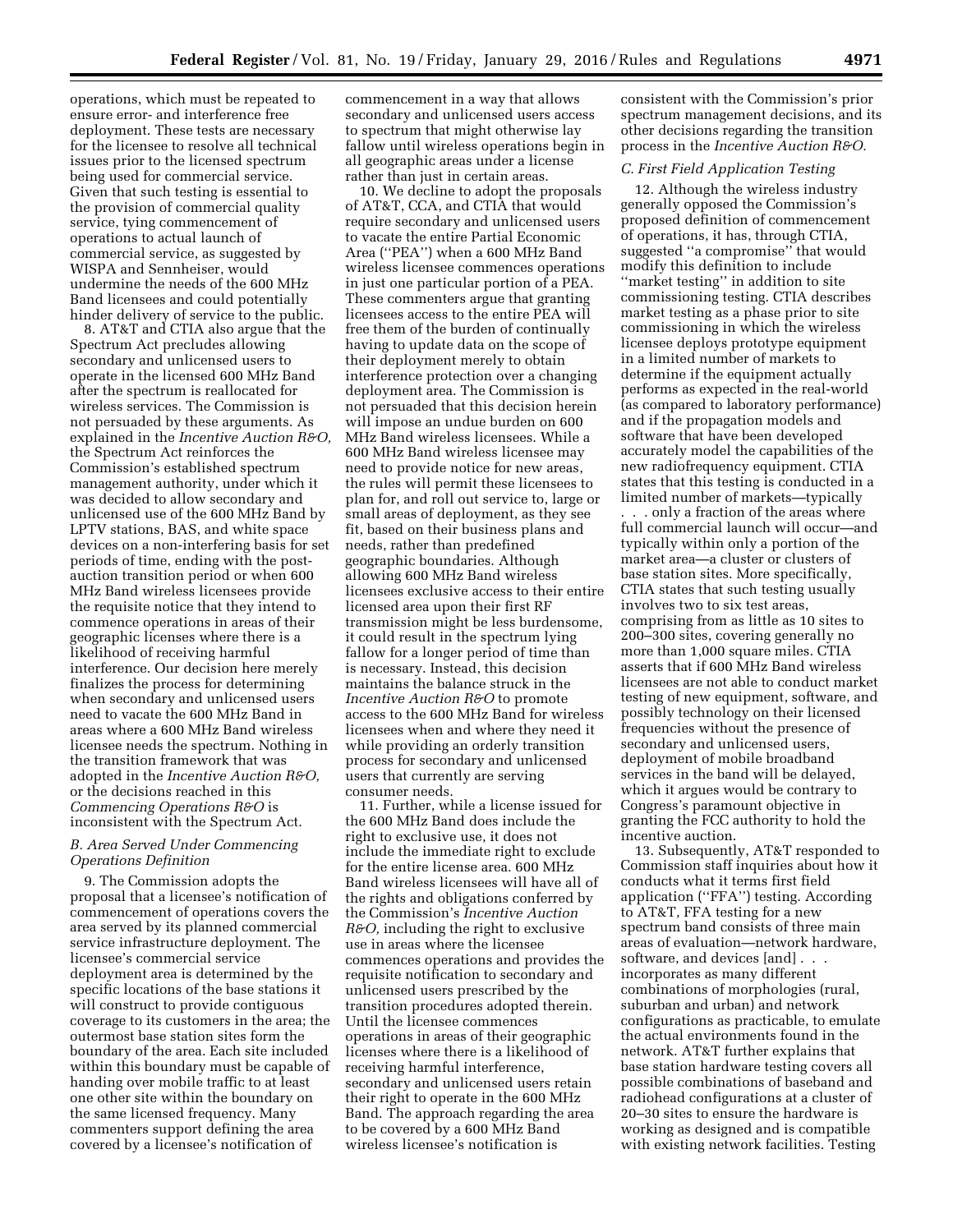how devices interoperate with hardware and software in the new band typically requires a cluster of 50–150 sites. Finally, AT&T states that software testing to ensure that new hardware and devices are fully operational requires the largest testing area, ''as many as 200–300 sites, to cover as many possible combinations of morphology and hardware and software configurations'' as exist in a nationwide network. AT&T indicates that it performs FFA testing in areas that are among the first areas where it plans to deploy commercial service, and asserts FFA testing in 600 MHz will be critical because there has been no prior commercial wireless deployment in the band.

14. As an initial matter, the terminology that the wireless industry uses to refer to this type of testing appears to vary from operator to operator. For convenience, AT&T's term—first field application—which conveys more precisely than other terms the nature and scope of this testing will be used. The FFA testing that CTIA and AT&T describe as being essential to timely deployment of 600 MHz Band wireless service would not fit squarely within the definition of ''commencing operations'' in this *Commencing Operations R&O,* because FFA testing may involve equipment, antennas and locations that are not permanent. The Commission declines to revise our general definition of when a carrier will be deemed to ''commence operations'' as CTIA recently advocates. Nevertheless, it is in the public interest to permit 600 MHz Band wireless licensees to undertake FFA testing on their licensed frequencies in limited areas free from potential interference from secondary and unlicensed users, because such testing will speed deployment of the 600 MHz Band and accelerate the use of these frequencies by 600 MHz wireless licensees to provide service to consumers. The limited exception established for FFA testing will not upset the balance between promoting ready access to the 600 MHz Band for wireless licensees while providing an orderly transition process for secondary and unlicensed users.

15. Therefore, the Commission is providing a limited exception to the rule defining commencement of operations, to permit 600 MHz Band licensees to conduct FFA testing on their licensed frequencies in advance of site activation and commissioning testing without the presence of secondary and unlicensed users. Based on information presented by AT&T and on FCC staff network engineering expertise, the Commission expects that FFA testing pursuant to this exception would be done in a small number of areas, with the parameters presented as typical by CTIA constituting the upper bound on what the Commission would consider reasonable. In most cases, FFA testing should require fewer test areas, fewer sites,<sup>2</sup> and cover more restricted geographic areas. Further, the Commission expects that FFA testing would be done only in license areas where 600 MHz Band wireless licensees expect to rapidly deploy service to end users, and that this deployment will follow the FFA testing phase as soon as possible. In the areas in which a 600 MHz Band licensee intends to take advantage of this exception, it must notify secondary and unlicensed users of the need to vacate the spectrum by following the transition procedures adopted in the *Incentive Auction R&O*  and the Amendment of Part 15 of the Commission's Rules for Unlicensed Operations in the Television Bands, Repurposed 600 MHz Band, 600 MHz Guard Bands and Duplex Gap, and Channel 37 80 FR 73043, (Nov. 23, 2015) (''*Part 15 Report and Order''*). In portions of the license area that do not contain sites involved in the licensee's FFA testing, secondary and unlicensed users will be allowed to continue operating until the close of the transition period or when the licensee notifies them of its intent to commence operations as defined in this *Commencing Operations R&O.* 

#### *D. Other Issues*

16. We reject as untimely requests for reconsideration of several commenters to modify the transition procedures established in the *Incentive Auction R&O.*3 The Commission previously

3Specifically, AT&T argues that the Commission should require that all secondary and unlicensed users cease operations by the end of the 39-month Post-Auction Transition Period or at an earlier date if a licensee provides 120 days' notice that it intends to commence operations. Comments of AT&T at 3–4 (filed May 1, 2015). AT&T also requests an expedited enforcement mechanism to clear unlicensed or secondary users that fail to vacate the spectrum within the applicable timeframe. *Id.* at 10. CTIA asks that wireless licensees be granted control of the process for, and details of, notice of commencement of service. Comments of CTIA—The Wireless Association at 9 (filed May 1, 2015). CP Communications and Shure requested that licensed professional microphone users be treated like LPTV stations and allowed to continue operating indefinitely in the 600 MHz

determined in the *Incentive Auction R&O* the circumstances under which secondary and unlicensed users may continue operating in the 600 MHz Band after the spectrum has been licensed for wireless services and set forth specific requirements for when those secondary and unlicensed users must vacate the band. In addition, the Commission adopted procedures that wireless licensees must use to notify secondary and unlicensed users that they are commencing operations. None of the aforementioned parties filed petitions for reconsideration of our decisions on the issues they now seek to have modified. The Commission rejects these requests as untimely petitions for reconsideration. With respect to CTIA's concern that competitively sensitive information provided to white spaces database administrators needs to be treated as confidential, this issue has already been addressed in the *Part 15 Report and Order.* 

17. Finally, the Commission is redesignating Section 27.19 of the Commission's rules as Section 27.1321 and adding two undesignated center headings to Subpart N (600 MHz Band) of Part 27. Section 27.19 applies only to 600 MHz Band licensees and therefore should be included in Subpart N, which is the general subtitle for the 600 MHz Band. The Commission is also adding the additional undesignated center headings to provide greater clarity to Subpart N. None of these rule changes require prior notice and opportunity for comment under the Administrative Procedure Act (APA) because Section 553(b)(3)(B) of the APA provides exceptions to the notice-and-comment requirement when, among other things, the agency finds for good cause that the notice and comment procedures are impracticable, unnecessary, or contrary to the public interest. These rule changes are non-substantive and

<sup>2</sup> In particular, it is our understanding that in many cases, FFA software testing, which CTIA and AT&T say typically involves 200–300 sites, may take place without implicating radiofrequency transmissions. With respect to deployment of the 600 MHz Band, the Commission expects that 600 MHz Band wireless licensees conducting software testing in such situations would not notify secondary and unlicensed users to vacate the band for these tests.

Band until they receive advance written notice that a 600 MHz Band licensee intends to commence operations and that the microphone user will cause interference to that wireless provider. Comments of CP Communications, LLC at 2 (filed May 1, 2015); Reply Comments of Shure Incorporated at 3 (filed May 18, 2015). Shure also asks that a wireless licensee be required to certify that it has begun site commissioning tests and that all power systems and backhaul connectivity are installed and operational. Reply Comments of Shure Incorporated at 7 (filed May 18, 2015). Finally, WISPA argues that a sixty day advance notification period should be provided to unlicensed users before they must vacate the 600 MHz Band. Comments of the Wireless Internet Service Providers Association at 4 (filed May 1, 2015). *See also* Reply Comments of Open Technology Institute at New America and Public Knowledge at 19 (filed May 18, 2015) (''A substantial but not overly long notification period [of 30 days] benefits both licensees and unlicensed operators.'').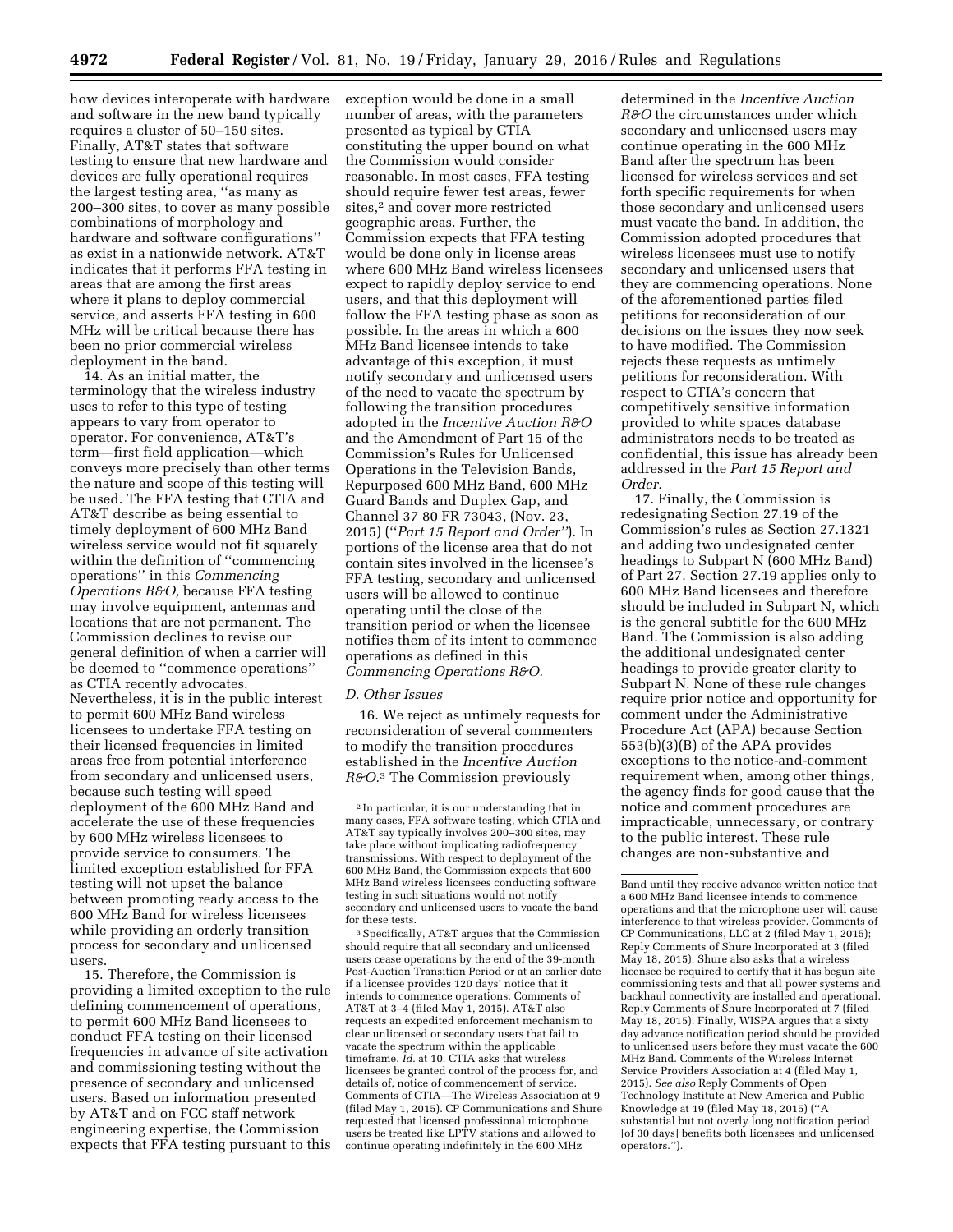editorial in nature. As such, they constitute routine, ''clean-up'' matters that entail no substantive decisions of any consequence or significance to industry or the general public. Accordingly, it is unnecessary, within the meaning of Section 553(b)(3)(B), to provide notice and opportunity for comment before adopting these rule revisions. For the same reason, there is good cause to make these nonsubstantive, editorial revisions of the rules.

## **III. Supplemental Final Regulatory Flexibility Analysis**

18. As required by the Regulatory Flexibility Act of 1980, as amended (''RFA''), an Initial Regulatory Flexibility Analysis (''IRFA'') was incorporated in Expanding the Economic and Innovation Opportunities of Spectrum Through Incentive Auctions 77 FR 69934, Nov. 21, 2012 (''*Incentive Auction NPRM''*). The Commission sought written public comment on the proposals in the *Incentive Auction NPRM,* including comment on the IRFA. The Commission subsequently incorporated a Final Regulatory Flexibility Analysis (''FRFA'') in the *Incentive Auction R&O.*  This Supplemental FRFA conforms to the RFA and incorporates by reference the FRFA in the *Incentive Auction R&O.*  It reflects changes to the Commission's rules arising from defining ''commence operations'' in this *Commencing Operations R&O.* 

## *A. Need for, and Objectives of, the Order*

19. In the *Incentive Auction R&O,* the Commission adopted transition rules that permit low power television (''LPTV''), TV translator stations, fixed broadcast auxiliary service operations (''BAS''), and unlicensed white space devices (hereinafter, collectively, ''secondary and unlicensed users'') to continue operating in the 600 MHz Band after the spectrum has been licensed for wireless services (hereinafter ''600 MHz Band''). Those secondary and unlicensed users must vacate once the wireless licensee ''commences operations'' in its licensed 600 MHz spectrum, or a date certain. Thereafter, the Commission issued the *Comment Sought on Defining Commencement of Operations in the 600 MHz Band 80 FR 18185, (Apr. 3, 2014) (''Commencing Operations PN'')*  and sought comment on the appropriate definition of ''commence operations'' in light of the Commission's objective to accomplish an orderly transition of unlicensed and secondary users out of the 600 MHz Band. By this *Commencing*  *Operations R&O,* the Commission defines when and in what areas 600 MHz Band wireless licensees will be deemed to ''commence operations'' for the purpose of establishing when those secondary and unlicensed operators must cease operations and vacate the 600 MHz Band.

20. The *Commencing Operations R&O*  affirms the Commission's commitment to implement a transition process that promotes ready access to the repurposed spectrum by 600 MHz Band wireless licensees when and where they need it, while at the same time providing for an orderly transition process for secondary and unlicensed users that currently are serving various important consumer needs. Specifically, in the *Commencing Operations R&O,* the Commission defines ''commence operations'' as when a 600 MHz Band licensee begins pre-launch site activation and commissioning tests using permanent base station equipment, antennas and/or tower locations as part of its site and system optimization in the area of its planned commercial service infrastructure deployment (hereinafter ''site commissioning tests''). It is at this juncture that a wireless licensee moves from construction to testing its system, and needs unfettered access to its licensed spectrum to optimize its network in advance of launching commercial service to customers. In addition, the Commission adopts the proposal that a licensee's notification of commencement will cover the area served by its commercial service infrastructure deployment. It also creates a limited exception to these rules to permit 600 MHz Band wireless licensees to conduct first field application testing in advance of site commissioning testing using their licensed frequencies in limited areas. Our decision balances the policy goal of providing an orderly transition process for secondary and unlicensed users in the band with that of providing 600 MHz Band wireless licensees with exclusive access to their spectrum as soon as they are ready deploy wireless service in the band.

## *B. Summary of Significant Issues Raised by Public Comments*

21. No commenters directly responded to the IRFA in the Incentive Auction NPRM. Nonetheless, the FRFA in the *Incentive Auction R&O* addressed concerns in the record about the impact on small businesses of various auction design issues. No commenters raised concerns regarding the impact on small businesses of the proposed definition of ''commence operations'' in the *Commencing Operations PN.* 

Furthermore, the SBA Chief Counsel filed no comments in this matter.

# *C. Description and Estimate of the Number of Small Entities To Which Rules Will Apply*

22. The RFA directs the Commission to provide a description of and, where feasible, an estimate of the number of small entities that will be affected by the adopted rules. The RFA generally defines the term ''small entity'' as having the same meaning as the terms ''small business,'' small organization,'' and ''small government jurisdiction.'' In addition, the term ''small business'' has the same meaning as the term ''small business concern'' under the Small Business Act. A small business concern is one which: (1) Is independently owned and operated; (2) is not dominant in its field of operation; and (3) satisfies any additional criteria established by the SBA.

23. As noted, the Commission incorporated a FRFA into the *Incentive Auction R&O.* In that analysis, the Commission described in detail the various small business entities that may be affected by the final rules, including wireless telecommunications carriers, manufacturers of unlicensed devices, and television broadcasting. This *Commencing Operations R&O* amends the final rules adopted in the Incentive Auction R&O affecting wireless telecommunications carriers, manufacturers of unlicensed devices, and television broadcasting. This Supplemental FRFA incorporates by reference the description and estimate of the number of small entities from the FRFA in the *Incentive Auction R&O.* 

# *D. Description of Projected Reporting, Recordkeeping, and Other Compliance Requirements for Small Entities*

24. In Section D of the FRFA, incorporated into the Incentive Auction R&O, the Commission described in detail the projected recordkeeping, reporting, and other compliance requirements for small entities arising from the rules adopted in the *Incentive Auction R&O.* This Supplemental FRFA incorporates by reference the requirements described in Section D of the FRFA. Moreover, in this *Commencing Operations R&O,* the Commission is not requiring any additional reporting, recordkeeping, or other compliance requirements for small entities other than those requirements that were already required by the *Incentive Auction R&O.*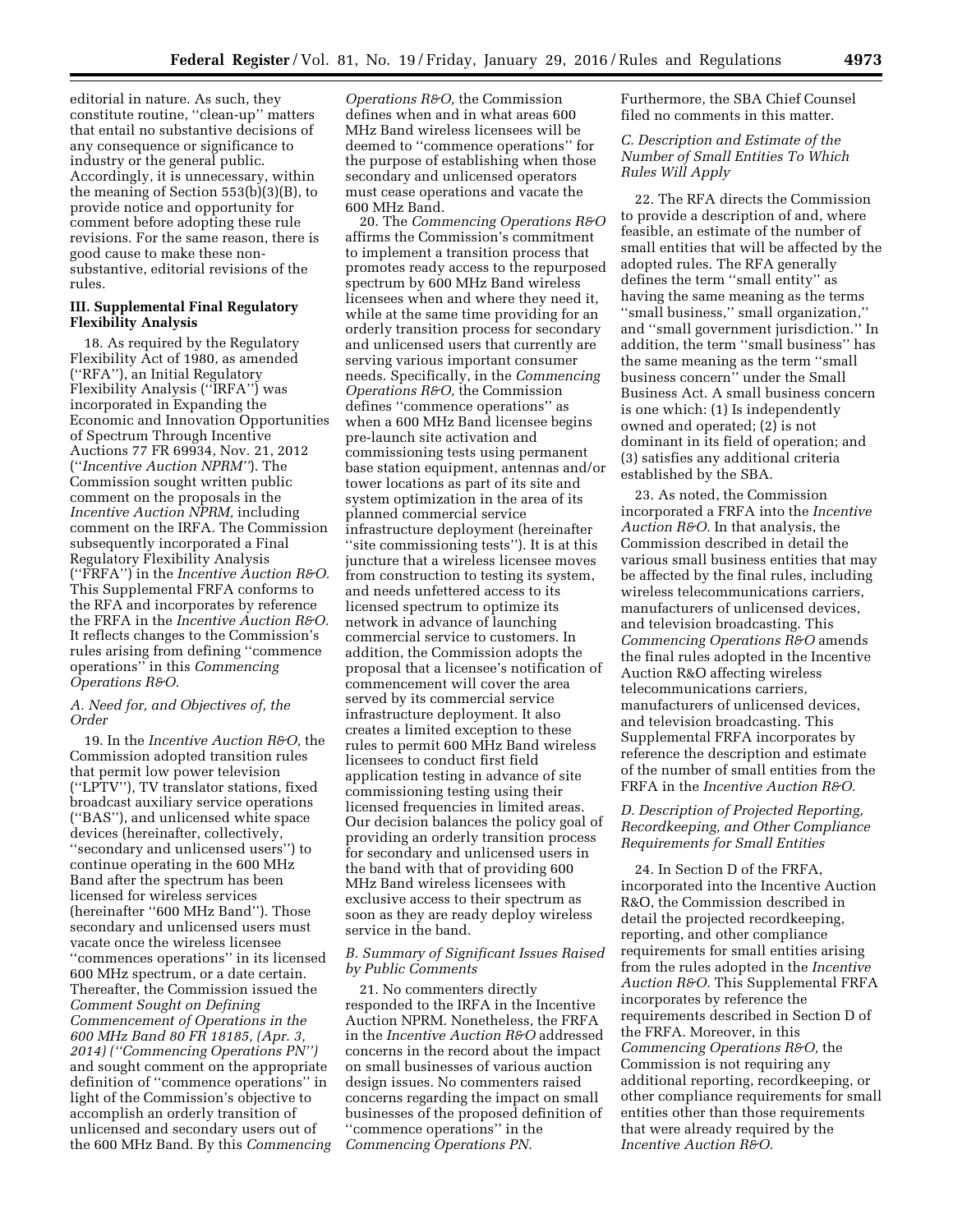## *E. Steps Taken To Minimize the Significant Economic Impact on Small Entities, and Significant Alternatives Considered*

25. The RFA requires an agency to describe any significant alternatives that it has considered in developing its approach, which may include the following four alternatives (among others): (1) The establishment of differing compliance or reporting requirements or timetables that take into account the resources available to small entities; (2) the clarification, consolidation, or simplification of compliance and reporting requirements under the rule for such small entities; (3) the use of performance rather than design standards; and (4) an exemption from coverage of the rule, or any part thereof, for such small entities. The Commission has minimized the significant economic impact on small entities because no new reporting, recordkeeping, or other compliance requirements result from the *Commencing Operations R&O.* Rather, any such reporting, recordkeeping, or compliance requirements were adopted previously in the *Incentive Auction R&O.* Furthermore, alternative proposals in the record would have defined ''commence operations'' such that it would provide immediate access to the entire licensed area instead of just the area of planned commercial service infrastructure deployment. This proposal would have had a larger economic impact on secondary and unlicensed operations, many of which are small entities, because it would have required a greater number of such operations to vacate the 600 MHz Band sooner than is required under the definition of ''commence operations'' that is adopted in the *Commencing Operations R&O.* The Commission believes the definition of ''commence operations'' it has adopted strikes the appropriate balance by promoting ready access to the repurposed spectrum by 600 MHz Band wireless licensees when and where they need it, while at the same time providing for an orderly transition process for secondary and unlicensed users that currently are serving various important consumer needs.

*F. Federal Rules That Might Duplicate, Overlap, or Conflict With the Rules* 

## 26. None.

## **List of Subjects in 47 CFR Parts 15, 27, 73, and 74**

Communications equipment, Radio, Communications common carriers

Federal Communications Commission. **Gloria J. Miles,** 

*Federal Register Liaison, Office of the Secretary.* 

## **Final Rules**

For the reasons discussed in the preamble, the Federal Communications Commission amends 47 CFR parts 15, 27, 73, and 74 as follows:

## **PART 15—RADIO FREQUENCY DEVICES**

■ 1. The authority citation for part 15 continues to read as follows:

**Authority:** 47 U.S.C. 154, 302a, 303, 304, 307, 336, 544a, and 549.

■ 2. Section 15.236 is amended by revising paragraphs (c)(2) and (e)(2) to read as follows:

#### **§ 15.236 Operation of wireless microphones in the bands 54–72 MHz, 76– 88 MHz, 174–216 MHz, 470–608 MHz and 614–698 MHz.**

\* \* \* \* \*

(c) \* \* \* (2) Frequencies in the 600 MHz service band on which a 600 MHz service licensee has not commenced operations, as defined in § 27.4 of this chapter. Operation on these frequencies must cease no later than the end of the post-auction transition period, as defined in § 27.4 of this chapter. Operation must cease immediately if harmful interference occurs to a 600 MHz service licensee.

\* \* \* \* \*

(e) \* \* \* (2) The following distances outside of the area where a 600 MHz service licensee has commenced operations, as defined in § 27.4 of this chapter.

| Separation distance<br>in kilometers |                     |
|--------------------------------------|---------------------|
| Co-<br>channel                       | Adjacent<br>channel |
| 35                                   | 0.2<br>31           |
|                                      |                     |

■ 3. Section 15.707 is amended by revising paragraph (a)(5) to read as follows:

# **§ 15.707 Permissible channels of operation.**

\* \* \* \* \*

# $(a) * * * *$

(5) *600 MHz service band.* White space devices may operate on frequencies in the 600 MHz service band in areas where 600 MHz band licensees have not commenced operations, as defined in § 27.4 of this chapter.

■ 4. Section 15.711 is amended by revising paragraph (a) to read as follows:

# **§ 15.711 Interference avoidance methods.**  \* \* \* \* \*

(a) *Geo-location required.* White space devices shall rely on a geo-location capability and database access mechanism to protect the following authorized service in accordance with the interference protection requirements of § 15.712: Digital television stations, digital and analog Class A, low power, translator and booster stations; translator receive operations; fixed broadcast auxiliary service links; private land mobile service/commercial radio service (PLMRS/CMRS) operations; offshore radiotelephone service; low power auxiliary services authorized pursuant to §§ 74.801 through 74.882 of this chapter, including licensed wireless microphones; MVPD receive sites; wireless medical telemetry service (WMTS); radio astronomy service (RAS); 600 MHz service band licensees where they have commenced operations, as defined in § 27.4 of this chapter; and unlicensed wireless microphones used by venues of large events and productions/shows as provided under § 15.713(j)(9). In addition, protection shall be provided in border areas near Canada and Mexico in accordance with § 15.712(g).

■ 5. Section 15.712 is amended by revising paragraph (i) introductory text to read as follows:

#### **§ 15.712 Interference protection requirements.**

\* \* \* \* \*

\* \* \* \* \* (i) *600 MHz service band:* Fixed and personal/portable devices operating in the 600 MHz Service Band must comply with the following co-channel and adjacent channel separation distances outside the defined polygonal area encompassing the base stations or other radio facilities deployed by a part 27 600 MHz Service Band licensee that has commenced operations, as defined in

§ 27.4 of this chapter. \* \* \* \* \*

■ 6. Section 15.713 is amended by

revising paragraphs  $(b)(2)(iv)$  and  $(j)(10)$ introductory text to read as follows:

#### **§ 15.713 White space database.**

- \* \* \* \* \*
	- (b) \* \* \*  $(2)^{*}$  \* \*

(iv) 600 MHz service band operations in areas where the part 27 600 MHz service licensee has commenced operations, as defined in § 27.4 of this chapter.

\* \* \* \* \*

<sup>\* \* \* \* \*</sup>